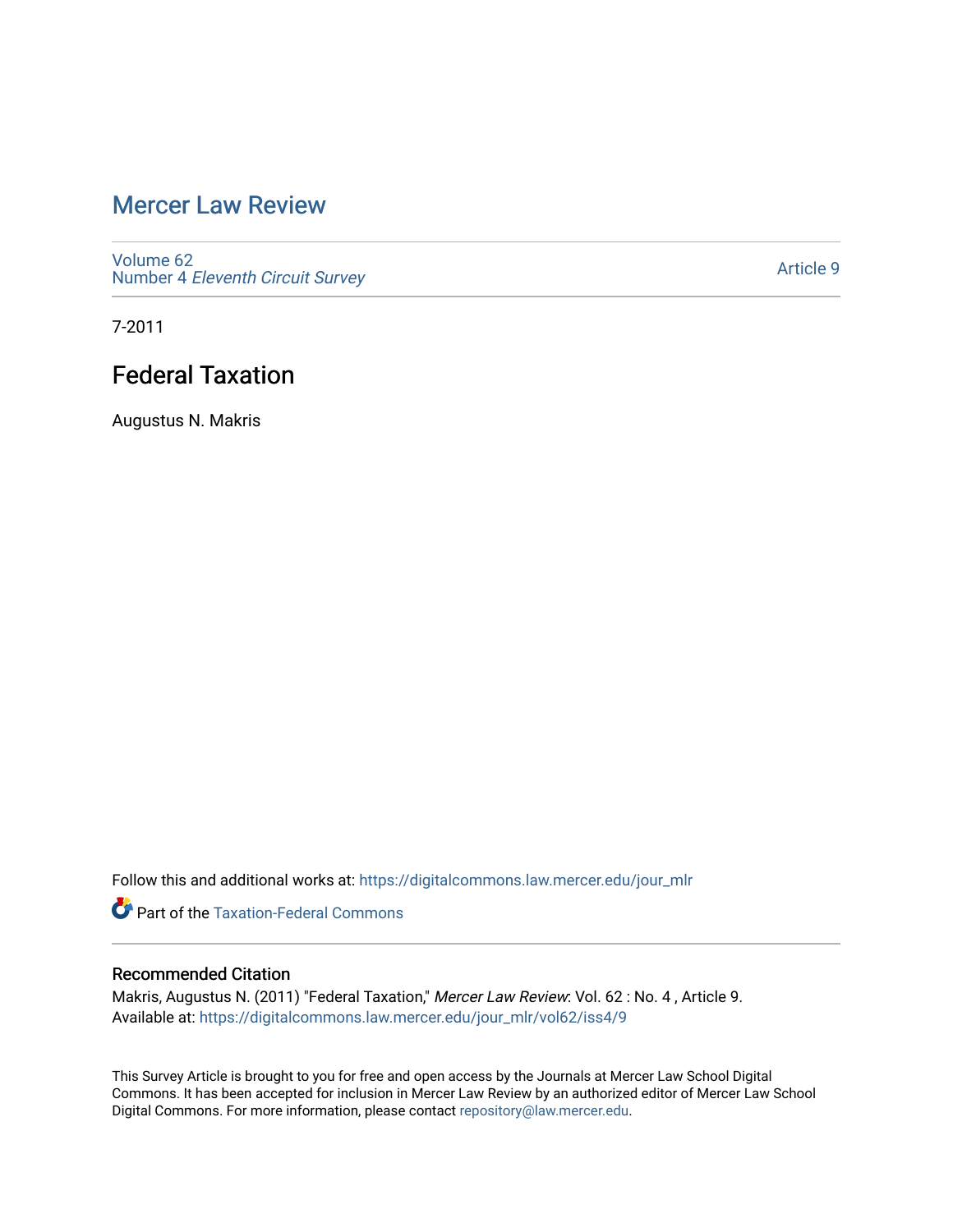## **Federal Taxation**

### **by Augustus N. Makris'**

### I. INTRODUCTION

This Article' surveys certain federal tax cases decided **by** courts in the Eleventh Circuit in 2010. There were no significant decisions.' The case of *Ocmulgee Fields, Inc. v. Commissioner* addressed the applicability of section 1031(f)(4) of the Internal Revenue Code (I.R.C.)<sup>4</sup> to likekind exchanges.' The case of *United States v. Fort6* involved a partner who, in exchange for his interest in an acquired partnership, received shares of the acquiring corporation subject to certain restrictions.<sup>7</sup> The issue was whether the restrictions permitted the partner to exclude the

several arguments justifying his failure to file his personal tax returns, including that he was a non-resident alien to the United States, that earned income must come from sources wholly outside the United States, that a taxpayer is defined **by** law as one who operates a distilled spirit Plant, that the Internal Revenue Code's taxing authority is limited to the District of Columbia and insular possessions **of** the United States, exclusive of the **50** States of the Union, [and] that as a fiduciary of God, who is a nontaxpayer, he was a foreign diplomat who was not obliged to pay taxes.

*Id.* at **860** (internal quotation marks omitted).

- **3. 613 F.3d 1360** (11th Cir. 2010).
- 4. I.R.C. **§ 1031(fX4) (2006).**

**<sup>\*</sup>** Associate in the firm of King **&** Spalding LLP, Atlanta, Georgia. University of Michigan (B.A., **2003);** University of Chicago **(J.D., 2006).** Member, State Bar of Georgia.

**<sup>1.</sup>** For an analysis of federal tax cases decided the prior survey period, see Dustin M. Covello **&** Augustus **N.** *Makris, Federal Taxation, 2009 Eleventh Circuit Survey,* **61** MERCER L. REV. **1133** (2010).

<sup>2.</sup> The year 2010 saw a number of "tax-protestor" cases in courts in the Eleventh Circuit. *See, e.g.,* Martins v. United States, No. **10-12086,** 2010 WL 4721610 (11th Cir. Nov. **23,** 2010). Perhaps the most colorful of these cases involved movie actor Wesley Snipes, who appealed his criminal convictions for willfully failing to file federal income tax returns. *See* United States v. Snipes, **611 F.3d 855, 859** (11th Cir. 2010). Snipes made

**<sup>5.</sup>** *Ocmulgee Fields,* **613 F.3d** at **1361.**

*<sup>6.</sup>* **105** A.F.T.R.2d (RIA) **2559 (N.D.** Ga. 2010).

**<sup>7.</sup>** *Id.* at **2560.**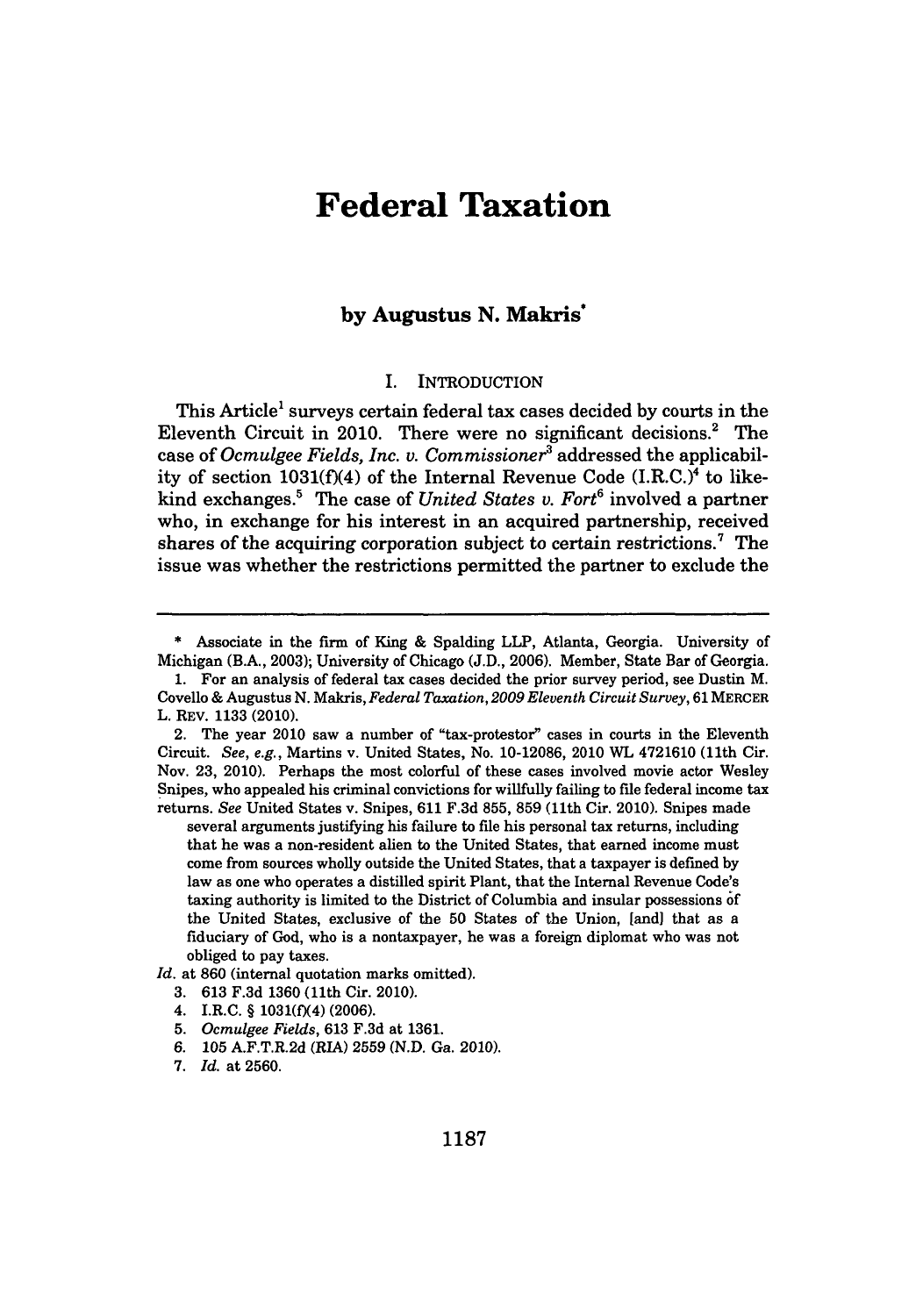shares from gross income when received.' The case of *Southern Family Insurance Co. v. United States*<sup>9</sup> addressed whether "takeout bonuses" paid **by** a state to an insurance company were included in gross income or excluded from gross income as nonshareholder contributions to  $capital.<sup>10</sup>$ 

### II. *OCMULGEE FIELDS, INC. V. COMMISSIONER*

"When a taxpayer exchanges one property for another, the exchange is typically treated for tax purposes as a sale of the relinquished property followed by a purchase of the received property."<sup>11</sup> Under I.R.C.  $\S$  1001(c),<sup>12</sup> the taxpayer must immediately recognize the gains or losses realized.<sup>13</sup> Under I.R.C. § 1031(a),<sup>14</sup> however, gain or loss is not recognized on exchanges of certain business or investment property "solely for [other] property of like kind."<sup>15</sup> The long-standing concept underlying I.R.C. § 1031<sup>16</sup> is that when a taxpayer exchanges one property (the "relinquished property") for a replacement property of likekind (the "replacement property"), the taxpayer is continuing an ongoing investment, rather than disposing of one property to obtain another.<sup>17</sup> Accordingly, gain or loss is not recognized, and under I.R.C. *§* **1031(d)** the taxpayer's basis in the relinquished property carries over to the replacement property.18

The transfer of the relinquished property in exchange for the replacement property need not be simultaneous. I.R.C.  $\S$  1031(a)(3) can apply to a "deferred exchange," defined **by** the regulations "as an exchange in which, pursuant to an agreement, the taxpayer transfers [the relinquished] property **. . .** and subsequently receives [the replacement] property."<sup>19</sup> Generally, the replacement property must be identified within 45'days and received within **180** days of the transfer of the relinquished property.20

**<sup>8.</sup>** *See id. at* **2560-61.**

**<sup>9. 106</sup>** A.F.T.R.2d (RIA) **7200** (M.D. Fla. 2010).

**<sup>10.</sup>** *Id.* at **7200.**

**<sup>11.</sup>** Ocmulgee Fields, Inc. v. Comm'r, **613 F.3d 1360,** 1364 **(11th** Cir. 2010).

<sup>12.</sup> I.R.C. *§* 1001(c) **(2006).**

**<sup>13.</sup>** *Id.*

<sup>14.</sup> I.R.C. **§** 1031(a) **(2006).**

**<sup>15.</sup>** *Id.*

**<sup>16.</sup>** I.R.C. *§* **1031 (2006).**

**<sup>17.</sup>** *Ocmulgee Fields,* **613 F.3d** at 1364.

**<sup>18.</sup>** I.R.C. *§* **1031(d).**

**<sup>19.</sup>** Treas. Reg. *§* 1.1031(k)-1(a) (as amended in **2008).**

<sup>20.</sup> Treas. Reg. *§* **1.1031(k)-1(b)** (as amended in **2008).**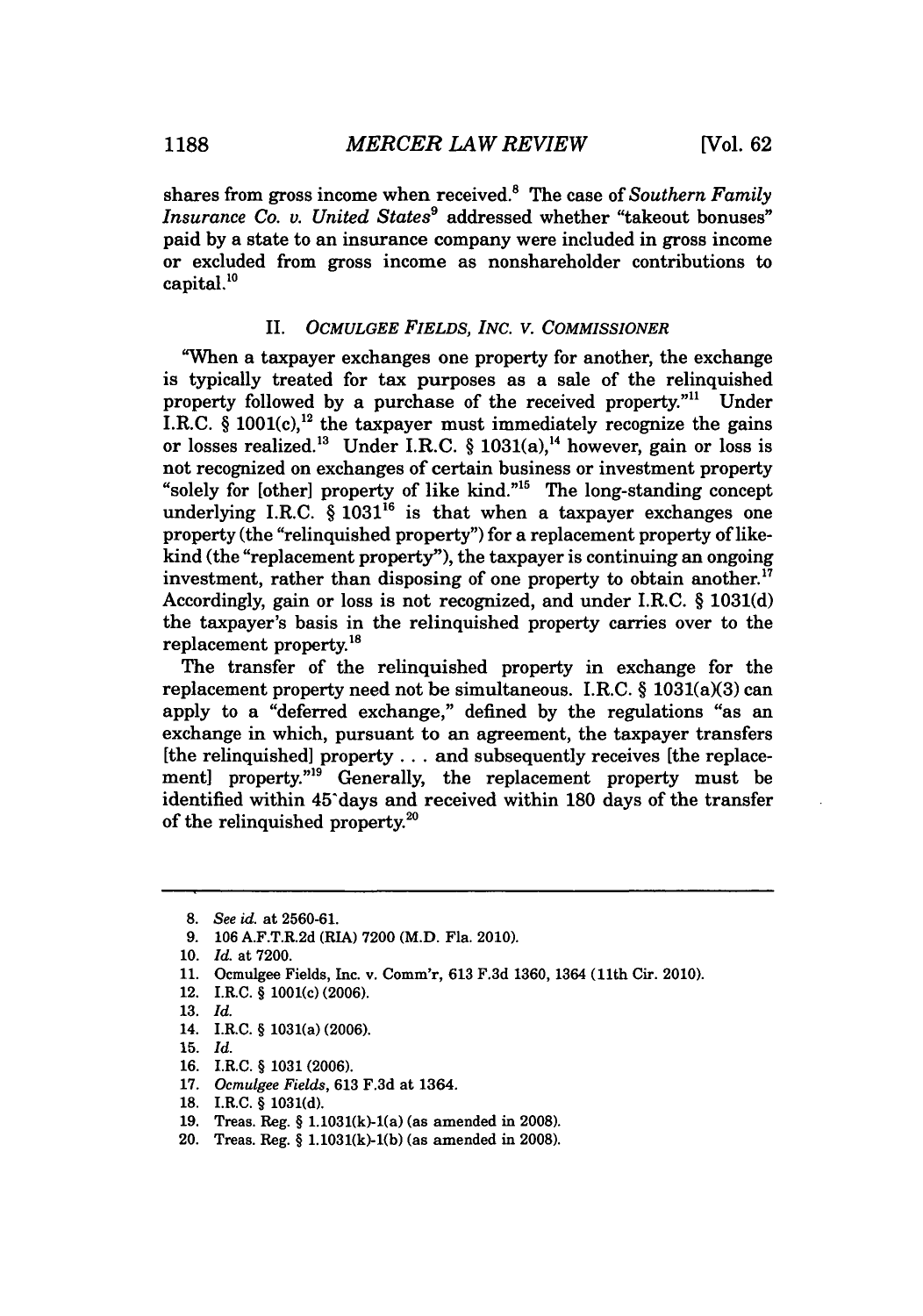I.R.C.  $\S$  1031(a)(3), however, does not alter the rule that I.R.C.  $\S$  1031 applies only to exchanges of property and not cash sales, which can make deferred exchanges difficult to execute.<sup>21</sup> For example, if a taxpayer sells the relinquished property for cash and then uses the cash to purchase replacement property, gain or loss is recognized on the sale even if the transaction falls within the 45-day and 180-day windows.

The regulations provide various rules designed to mitigate this and other problems presented **by** deferred exchanges. Under one such rule, if a taxpayer transfers the relinquished property to a "qualified intermediary," and the qualified intermediary sells the relinquished property for cash proceeds, then, generally, the proceeds held **by** the qualified intermediary are not considered to be received **by** the taxpayer.<sup>22</sup> This rule permits a qualified intermediary to effect a deferred exchange **by** collecting cash proceeds from the sale of the taxpayer's relinquished property without the recognition of gain, using the cash proceeds to purchase the replacement property and transferring the replacement property to the taxpayer.<sup>23</sup>

Prior to the enactment of I.R.C. § 1031(f) in 1989,<sup>24</sup> related taxpayers acted in concert to exploit the nonrecognition treatment and carry-over basis provisions of I.R.C. *§* **1031.25** According to the House Ways and Means Committee,

Because a like-kind exchange results in the substitution of the basis of the exchanged property for the property received, related parties have engaged in like-kind exchanges of high basis property for low basis property in anticipation of the sale of the low basis property in order to reduce or avoid the recognition of gain on the subsequent **sale.....** The committee believes that if a related party exchange is followed shortly thereafter **by** a disposition of the property, the related parties have, in effect, "cashed out" of the investment, and the original exchange should not be accorded nonrecognition treatment.<sup>26</sup>

I.R.C. § 1031(f)(1) provides that when a taxpayer exchanges property with a "related person" (as defined in I.R.C. *§* **1031(f)(3)),** gain or loss that would otherwise escape recognition is recognized **by** the taxpayer if

<sup>21.</sup> *See* Treas. Reg. **§ 1.1031(k)-1(f)(1)** (as amended in **2008).**

<sup>22.</sup> *See* Treas. Reg. **§ 1.1031(k)-1(gX4)** (as amended in **2008).**

**<sup>23.</sup>** *See id.*

<sup>24.</sup> See Omnibus Budget Reconciliation Act of **1989,** Pub. L. No. **101-239, 103** Stat. **2106** (codified as amended **in** scattered sections of the **U.S.C. (2006)).**

**<sup>25.</sup>** *Ocmulgee Fields,* **613 F.3d** at **1366.**

**<sup>26.</sup>** H.R. REP. No. 101-247, at 1340 **(1989),** *reprinted in* **1989 U.S.C.C.A.N. 1906, 2810.**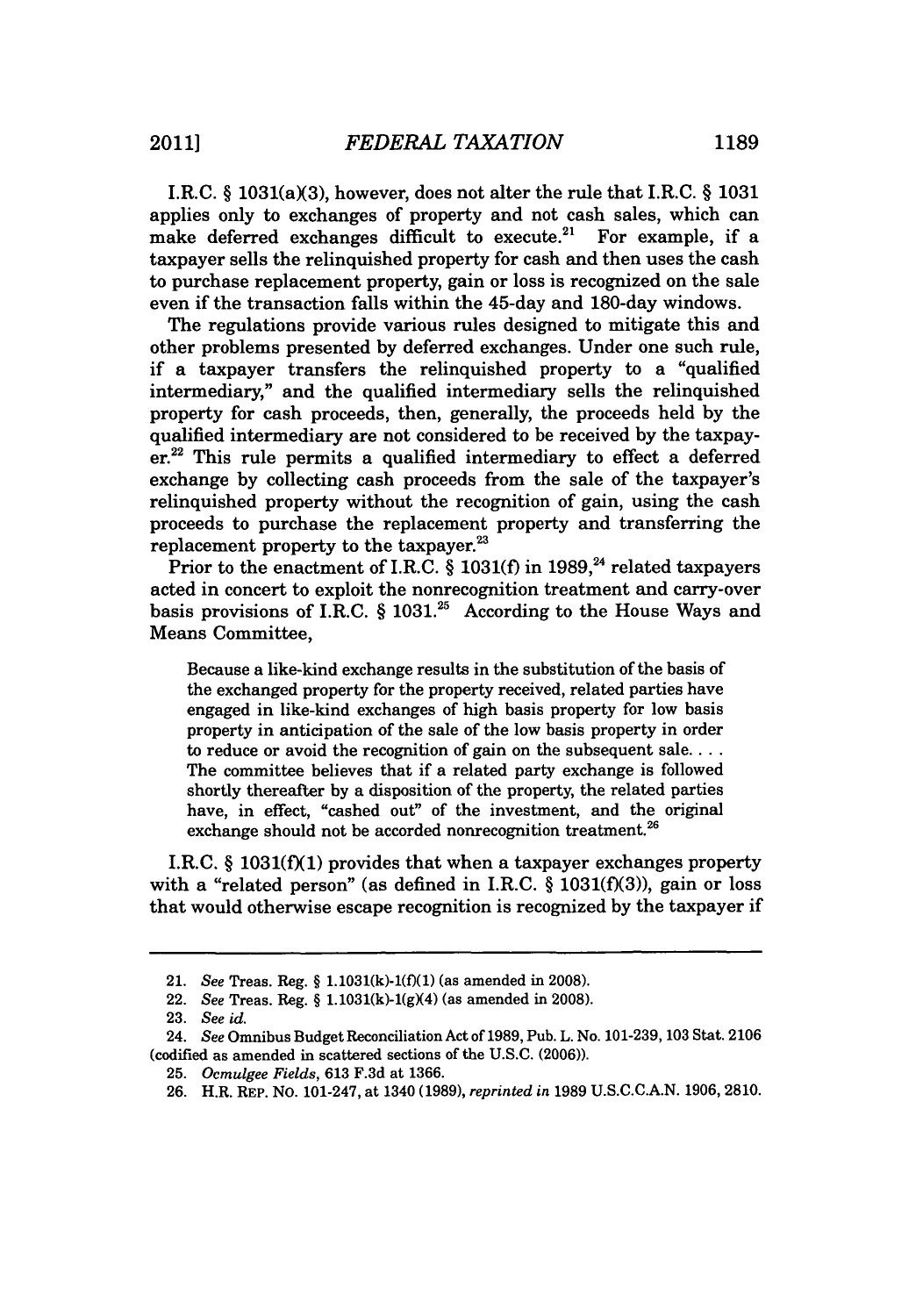the taxpayer or the related person disposes of the property exchanged or received by the taxpayer within two years of the exchange.<sup>27</sup> I.R.C. *§* **1031(f(2)** can save nonrecognition treatment if the taxpayer establishes that neither the exchange nor the subsequent disposition of the exchanged property was principally motivated **by** the avoidance of federal tax. $^{28}$ 

An additional limitation is provided for in I.R.C. *§* **1031(f)(4),** which disallows nonrecognition treatment for "any exchange which is part of a transaction (or series of transactions) structured to avoid the purposes of" I.R.C.  $\frac{8}{3}$  1031(f).<sup>29</sup> "Congress enacted  $\frac{8}{3}$  1031(f)(4) to prevent related parties from structuring transactions in a manner that avoided the technical provisions of *§* **1031(f)(1)** but achieved the same result § 1031(f)(1) was designed to prevent."<sup>30</sup>

I.R.C. **1031(f)(4)** was at issue in the case of *Ocmulgee Fields."1* The case dealt with an exchange that involved four parties: "(1) Ocmulgee Fields (the taxpayer); (2) Treaty Fields (a related person); **(3)** the McEachern Family Trust (an unrelated purchaser of property); and (4) Security Bank of Bibb County (Security Bank) (a qualified intermediary)."<sup>32</sup> Ocmulgee Fields was taxable as a corporation, and Treaty Fields was taxable as a partnership.<sup>33</sup> Each entity was a real estate development and management company owned **by** members of the same family. 4 Thus, they were related persons under I.R.C. *§* **1031(f)(3).**

Ocmulgee Fields had a basis in its property, Wesleyan Station, of **\$716,164."** Ocmulgee Fields conveyed Wesleyan Station to Security Bank, which sold it to the McEachern Family Trust for **\$6,838,900,** causing Ocmulgee Fields to realize a gain of **\$6,122,736.** Security Bank then used the proceeds to purchase the Barnes **&** Noble Corner property from Treaty Fields for **\$6,740,900.** Treaty Fields' basis in that property was \$2,554,901, so the sale caused Treaty Fields to recognize a gain of **\$4,185,999.** Next, Security Bank transferred the Barnes **&** Noble Corner property to Ocmulgee Fields. If Ocmulgee Fields had immediately recognized the **\$6,122,736** gain it realized, it would have been taxed at

**<sup>27.</sup>** I.R.C. **§ 1031(f)(1).**

**<sup>28.</sup>** I.R.C. **§ 1031(f)(2)(C).**

**<sup>29.</sup>** I.R.C. **§ 1031(f)(4).**

**<sup>30.</sup>** *Ocmulgee Fields,* **613 F.3d** *at* **1367.**

**<sup>31.</sup>** *See id. at* **1361.**

**<sup>32.</sup>** *Id.* (footnote omitted) (internal quotation marks omitted).

**<sup>33.</sup>** *Id.* at **1372.**

<sup>34.</sup> *Id.* at **1361.**

**<sup>35.</sup>** *Id.* at **1363.**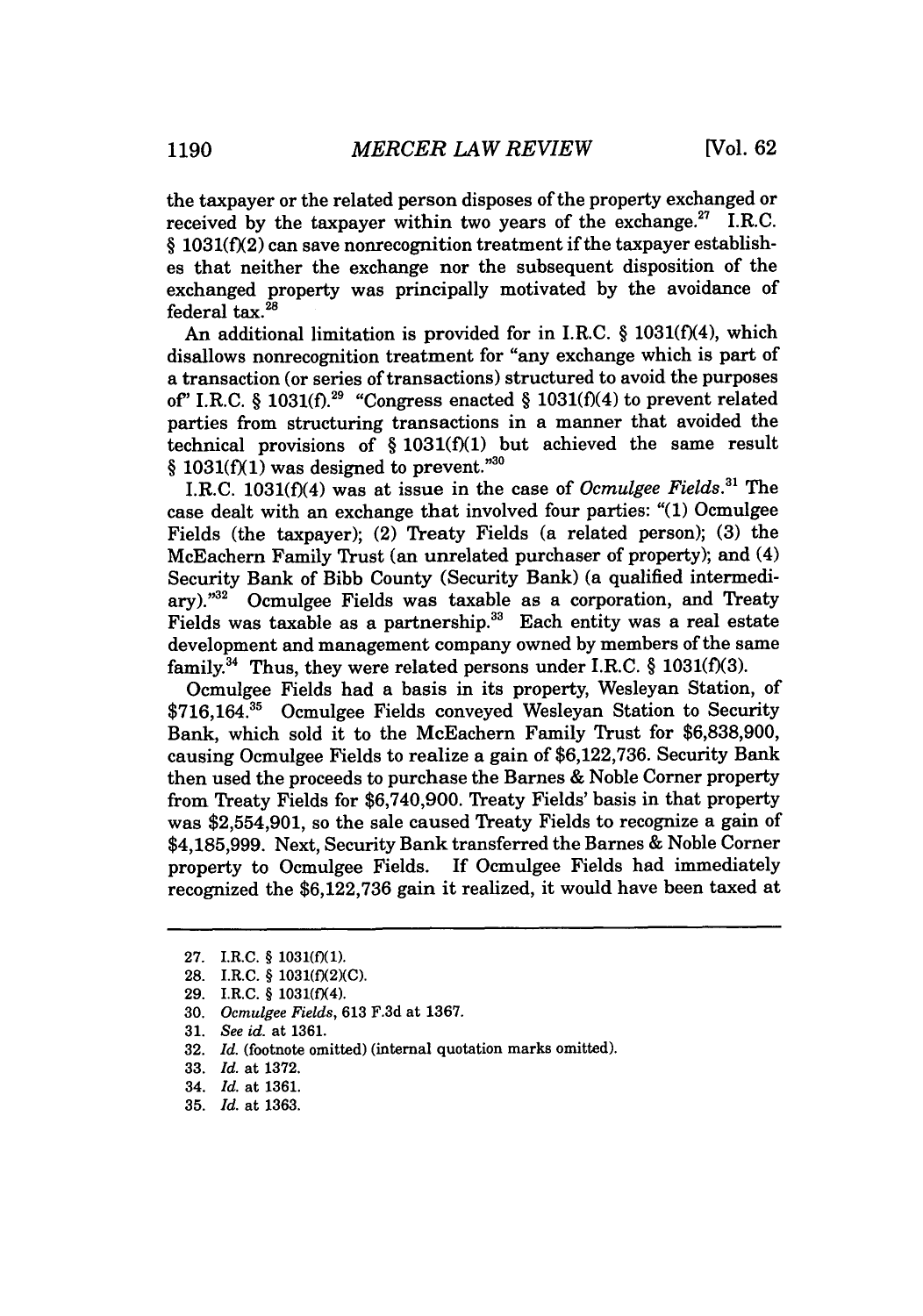a 34% corporate tax rate, yielding an immediate tax liability of more than \$2 million. Because Treaty Fields was a partnership, it passed the **\$4,185,999** gain recognized on its sale through to its partners who were taxed at a **15%** rate.36

The Internal Revenue Service (IRS) issued a deficiency against Ocmulgee Fields, asserting that Ocmulgee Fields failed to meet all of the requirements of I.R.C. *§* **1031(f)** and, consequently, incurred approximately \$2 million in additional tax liability. The United States Tax Court agreed with the IRS and held that the exchange was not entitled to nonrecognition treatment under I.R.C. § 1031(f)(4). Ocmulgee Fields appealed.<sup>37</sup> The United States Court of Appeals for the Eleventh The United States Court of Appeals for the Eleventh Circuit affirmed the decision of the tax court.<sup>38</sup>

The decision in the case can be best understood if it is considered in light of an alternative set of facts. Again, Ocmulgee Fields, which owned Wesleyan Station (basis **\$716,164),** and Treaty Fields, which owned Barnes **&** Noble Corner (basis \$2,554,901), were owned **by** members of the same family.<sup>39</sup> Suppose the family wanted to cash in its investment in Wesleyan Station. Prior to the enactment of I.R.C. *§* **1031(f),** the family had at least two options. First, it could have simply caused Ocmulgee Fields to sell Wesleyan Station to a third party for **\$6,838,900,** recognizing gain of **\$6,122,736.** Alternatively, Ocmulgee Fields could have transferred Wesleyan Station to Treaty Fields for Barnes **&** Noble Corner in an exchange qualifying under I.R.C. *§* 1031(a). Under I.R.C. *§* **1031(d),** Treaty Fields would have had a carryover basis in Wesleyan Station of \$2,554,901. On the following day, Treaty Fields could have sold Wesleyan Station to a third party for **\$6,838,900,** recognizing a gain of **\$4,283,999.** The second option would have reduced the gain recognized on the sale of Wesleyan Station **by** \$2,554,901 **(\$6,838,900** minus **\$4,283,999).**

I.R.C. **1031(f)(1)** closes the door on the second option. As stated above, I.R.C. *§* **1031(f)(1)** denies nonrecognition treatment on an exchange if the related person disposes of the relinquished property "before the date 2 years after the date of the last transfer which was part of [the] exchange."<sup>40</sup>

In its tax return for the relevant year, Ocmulgee Fields identified its like-kind exchange with Security Bank (an unrelated party) as one that

40. I.R.C. **§ 1031(f(1).**

**<sup>36.</sup>** *Id.* at **1362-63.**

**<sup>37.</sup>** *Id.* at **1363-64.**

**<sup>38.</sup>** *Id.* at 1364.

**<sup>39.</sup>** *Id.* at **1363.**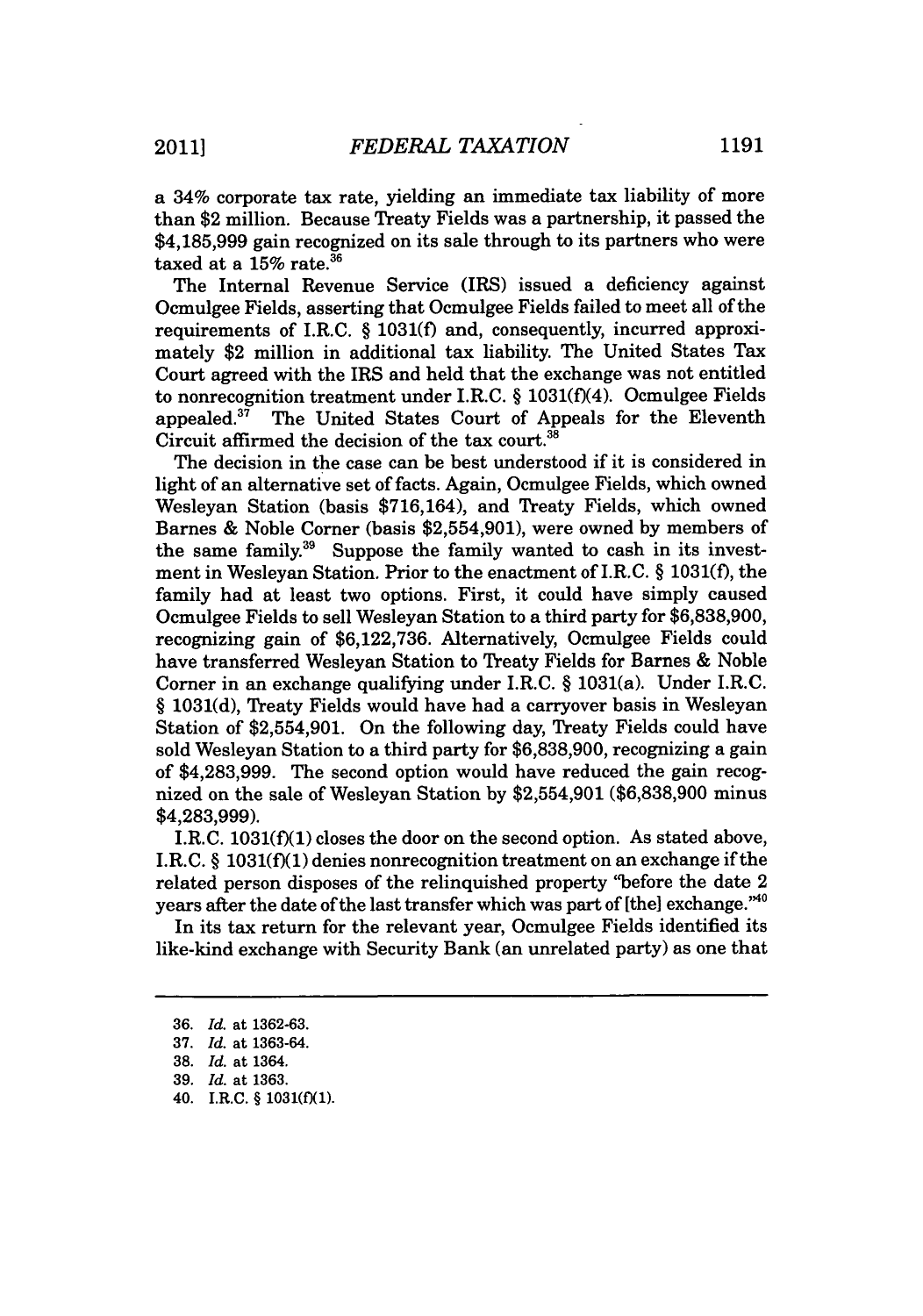qualified for nonrecognition treatment under I.R.C. *§* 1031(a)."' Thus, I.R.C. *§* **1031(f)(1)** did not technically apply to deny nonrecognition. But, according to the court, the only purpose of interposing Security Bank was to avoid the application of I.R.C. *§* **1031(f)(1).** Thus I.R.C. *§* **1031(f)(4)** applied.

Moreover .. **.** we can look to the unneeded complexity in the series of transactions to help us in inferring Ocmulgee Fields' intent. **...** Ocmulgee Fields could have achieved the same result **by** simply engaging in a direct exchange of property with Treaty Fields, and Treaty Fields could have then sold Wesleyan Station to the McEachern Family Trust. **If** Ocmulgee Fields had taken this approach, however, **§ 1031(f)(1)** would have automatically disallowed nonrecognition treatment for the exchange because Treaty Fields disposed of Wesleyan Station within two years of the exchange.. . **.** Therefore, unless Ocmulgee Fields offered a persuasive justification for the complexity of its transactions, we can infer that Ocmulgee Fields added layers of complexity to avoid the purposes of **§ 1031(f).**

Ocmulgee Fields offered no such persuasive justification and, therefore, the court held that the exchange was "structured to avoid the purposes of  $\S 1031(f).$ "<sup>43</sup> Thus, the court denied nonrecognition Thus, the court denied nonrecognition treatment under I.R.C. § 1031(f)(4).<sup>44</sup> In short, *Ocmulgee Fields* stands for the proposition that parties to an I.R.C. *§* **1031** like-kind exchange cannot, as part of a deferred exchange, circumvent the prohibition in I.R.C. *§* **1031(f)(1)** on selling the relinquished property within two years of the exchange **by** selling the relinquished property through a qualified intermediary before the exchange is complete. $4<sup>5</sup>$  According to the court, such transactions are "the economic equivalent of a direct related-party exchange for which *§* **1031(f)** would disallow nonrecognition treat $ment. "46"$ 

- 41. **613 F.3d** at **1363.**
- 42. *Id. at* **1369-70.**
- 43. *Id. at* **1370, 1373.**
- 44. *Id.* at **1373.**
- 45. *See id.* at **1369-70.**
- *46. Id.* at **1369.**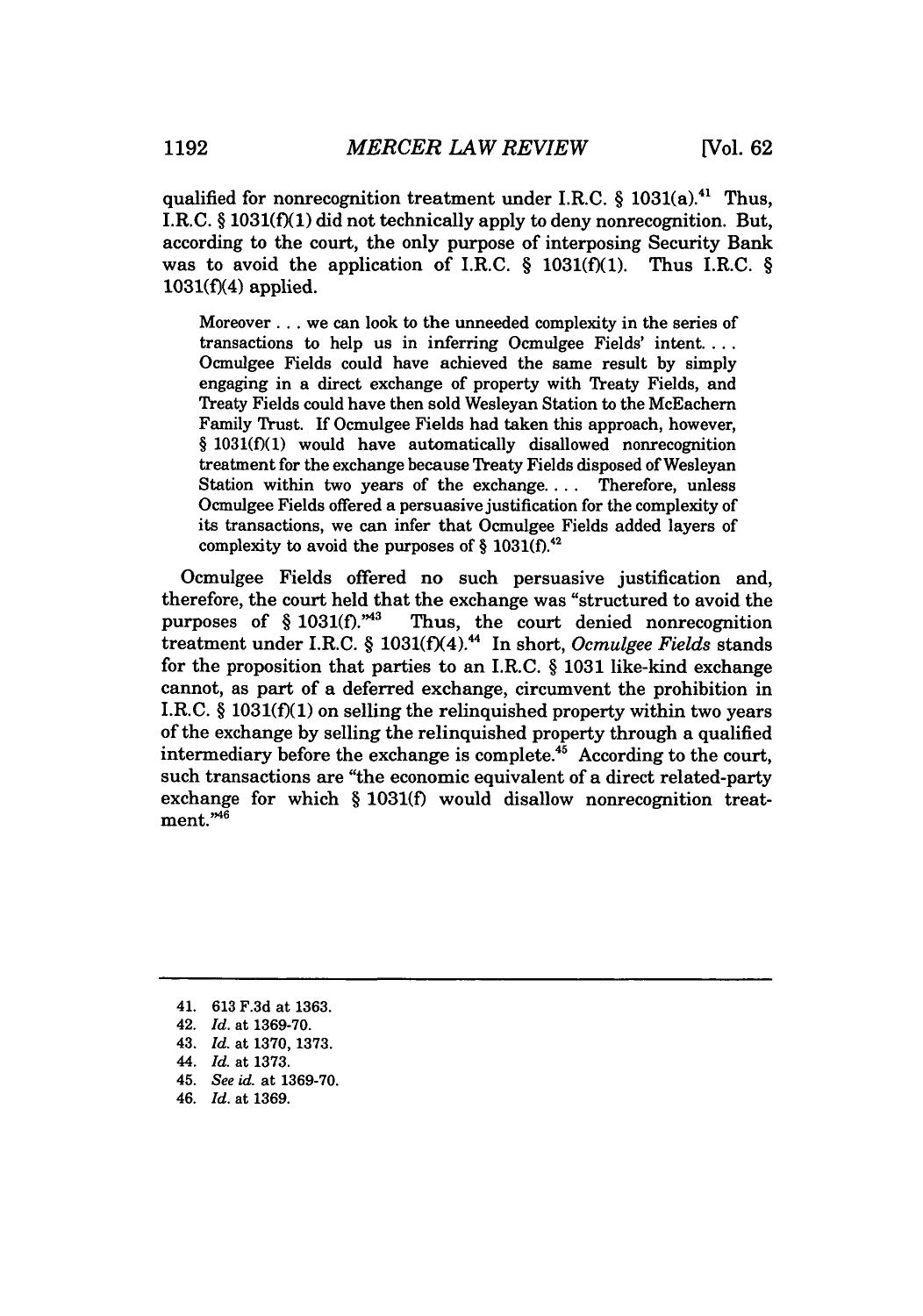### *III. UNITED STATES V. FORT*

The case of *United States v. Fort<sup>47</sup>* involved Cap Gemini's 2000 purchase of an information technology consulting firm owned **by** Ernst **&** Young. As part of the transaction, Ernst **&** Young partners exchanged their partnership interests in the firm for shares of Cap Gemini, which was a publicly-traded French corporation. In 2000 Cap Gemini transferred **25%** of the agreed-upon shares to the Ernst **&** Young partners, and Merrill Lynch held the remaining **75%** of shares in accounts for each partner. The shares held in the Merrill Lynch accounts could not be sold for up to five years. **If** a partner quit, was fired, or engaged in competition with Cap Gemini, the shares held in the Merrill Lynch account would be forfeited. To account for these restrictions, the restricted shares were valued at **95%** of the closing price of Cap Gemini stock on the closing date.<sup>48</sup>

Danny Fort, a former Ernst **&** Young partner, reported the shares he received (including the restricted shares) as income on his 2000 tax return. The share price plummeted in the following years. After the drop in price, Fort filed an amended tax return, requesting a refund on the grounds that the restricted shares were subject to substantial restrictions and therefore should not have been considered income in 2000. The IRS granted the refund and then brought suit to recover the refund issued.<sup>49</sup>

Under I.R.C. § 61,<sup>50</sup> gross income includes all income "that is actually or constructively received during the taxable year."<sup>51</sup> The issue was whether Fort constructively received the restricted shares originally claimed as income in 2000.52 The United States District Court for the Northern District of Georgia wrote that "the key to constructive receipt is control.<sup>"53</sup> "A taxpayer constructively receives income if the income is credited to his account, set apart for him, or otherwise made available so that he may draw upon it at any time."<sup>54</sup> Constructive receipt does not occur, however, "if the taxpayer's control of its receipt is subject to

54. *Id. at* **2560-61** (internal quotation marks omitted).

*<sup>47.</sup>* **105** A.F.T.R.2d (RIA) **2559 (N.D.** Ga. 2010).

<sup>48.</sup> *Id. at* **2560.**

*<sup>49.</sup> Id.*

**<sup>50.</sup>** I.R.C. *§* **61 (2006).**

**<sup>51.</sup>** *Fort,* **105** A.F.T.R.2d (RIA) at **2560.**

**<sup>52.</sup>** *Id.*

**<sup>53.</sup>** *Id. at* **2561.**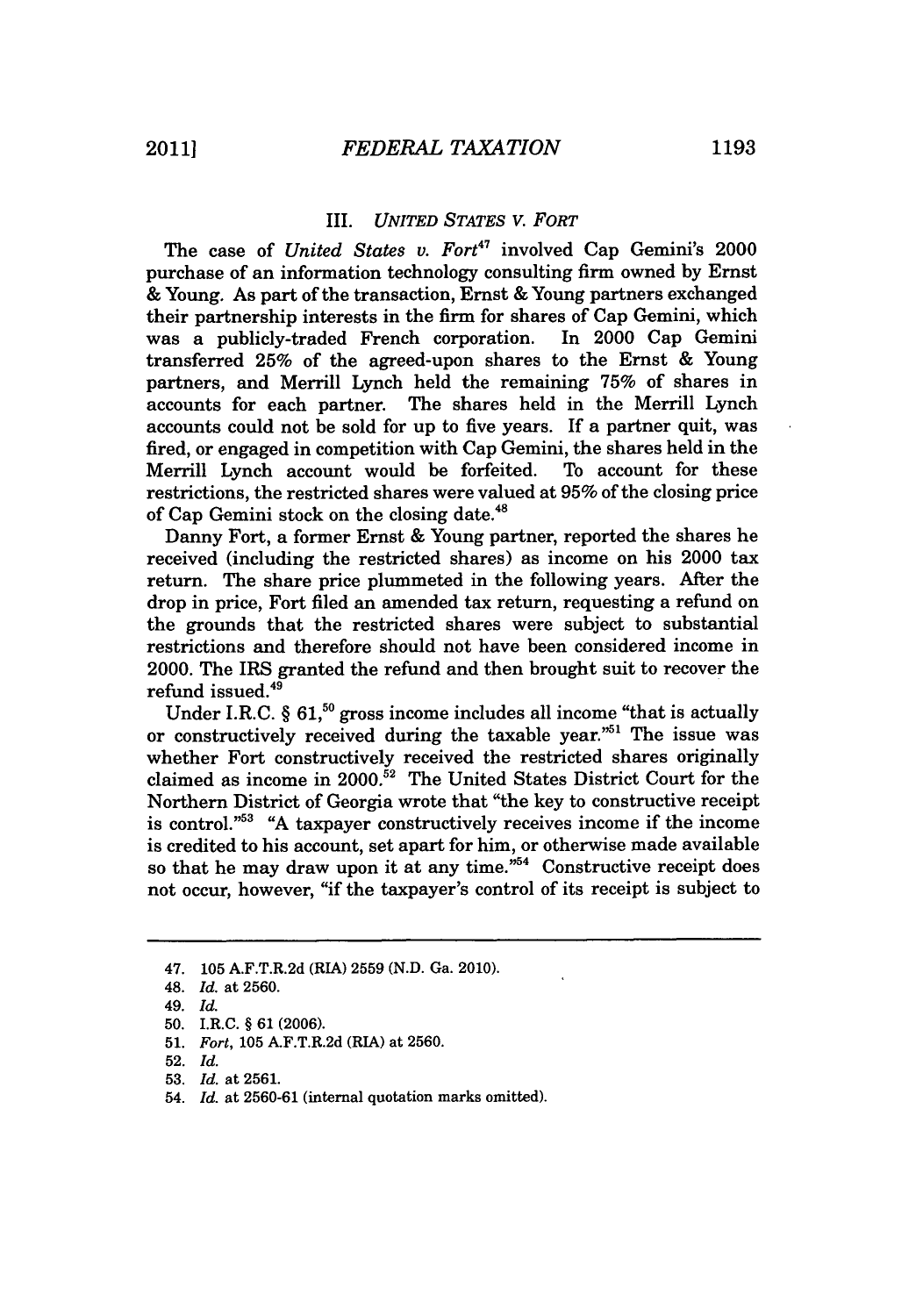substantial limitations or restrictions.<sup> $n55$ </sup> Fort argued that the sale restriction and the forfeiture provision imposed substantial restrictions on his control of the shares and, therefore, he did not constructively receive them in 2000.<sup>56</sup>

The court disagreed and held that Fort "exercised substantial control over all of the shares in 2000," notwithstanding the restrictions. $57$  The court found the following facts persuasive:

[Fort] alone stood to gain or lose money based on the stock's performance. He received the benefit of the dividends paid on the shares, and he had the right to direct how the shares would be **voted....** [H]e knowingly agreed to the sale restriction and the forfeiture provision. He also agreed to the amount of the discount.<sup>58</sup>

The forfeiture provision did not prevent Fort from constructively receiving the shares.<sup>59</sup> The court wrote, "the fact that the partners risked having to return some of their shares at a later time does not mean that they did not constructively receive the shares in the first place."60 The court noted that "several courts have held that, where stock is transferred under a sales agreement and held in escrow to guarantee a party's performance under the agreement, the party receives the stock when it is placed in escrow rather than when it is released."<sup>61</sup> Therefore, the court held "that Fort constructively received the shares in 2000."62

The court noted that its finding was consistent with the contemporaneous holdings of other courts that had considered the tax consequences of the exact same type of transaction.<sup>63</sup> In addition, the court noted that its holding was "consistent with the parties' original intentions. $^{64}$ 

Moreover, the court understood that the parties structured the transaction as they did because the Ernst **&** Young partners expected the shares to appreciate and wanted to recognize all of the income from

**62.** *Id.*

**63.** *Id.*

**<sup>55.</sup>** Treas. Reg. **§** 1.451-2(a) (as amended in **1979).**

**<sup>56.</sup>** *Fort,* **105** A.F.T.R.2d (RIA) at **2561.**

**<sup>57.</sup>** *Id.*

**<sup>58.</sup>** *Id.*

**<sup>59.</sup>** *Id.*

**<sup>60.</sup>** *Id.*

**<sup>61.</sup>** *Id.* (quoting United States v. Fletcher, **562 F.3d 839,** 844 (7th Cir. **2009))** (internal quotation marks omitted).

<sup>64.</sup> *Id.*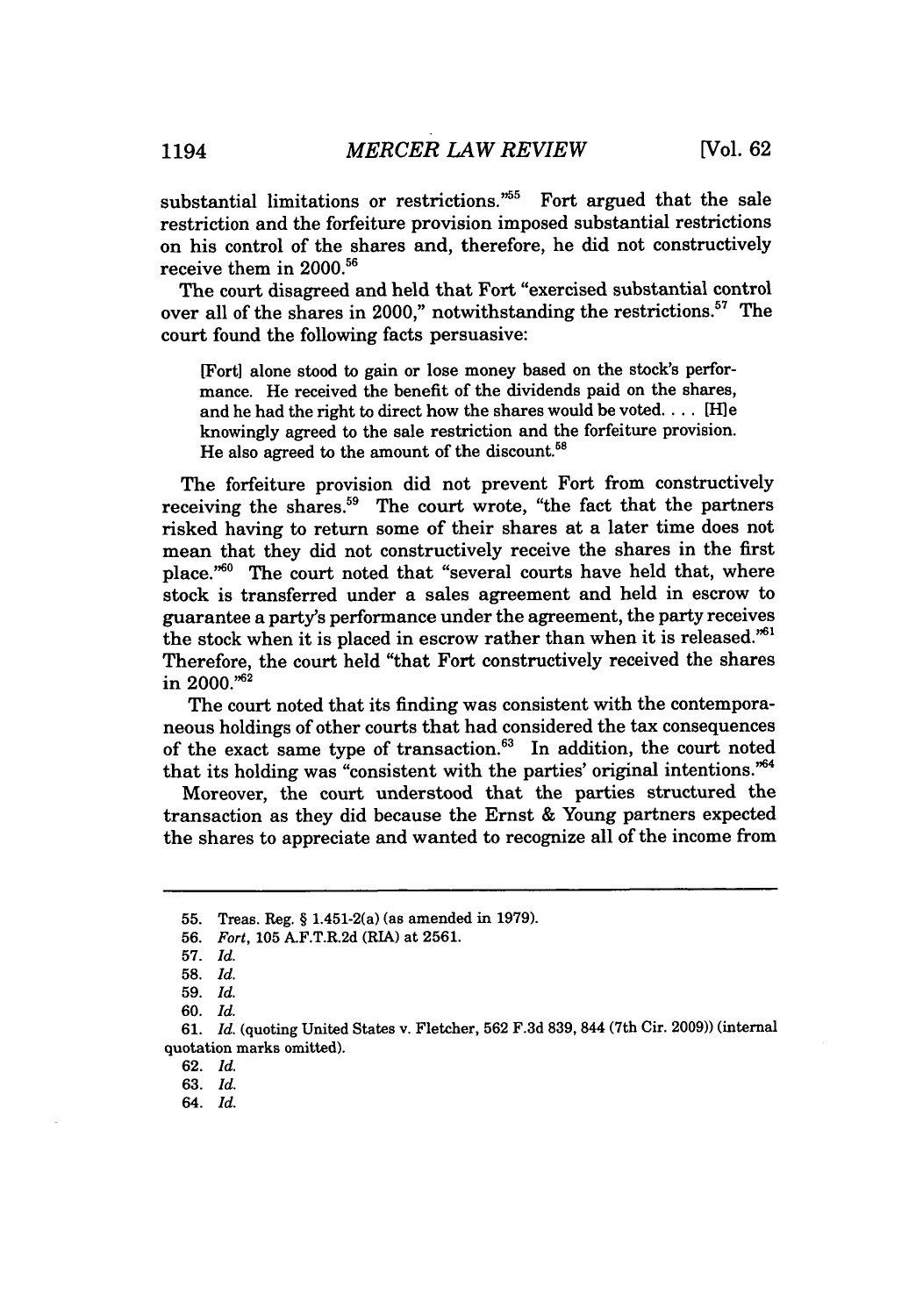the transaction in 2000.<sup>65</sup> Any appreciation would therefore be taxed as capital gain. $66$  "[W] hile a taxpayer is free to organize his affairs as he chooses, nevertheless, once having done so, he must accept the tax consequences of his choice whether contemplated or not, and may not enjoy the benefit of some other route he might have chosen to follow but did not."<sup>67</sup>

### **IV.** SOUTHERN FAMILY INSURANCE COMPANY V. UNITED STATES

The case of *Southern Family Insurance Co. v. United States.*<sup>68</sup> addressed whether "takeout bonuses" paid **by** a state to an insurance company were included in gross income or excluded from gross income as nonshareholder contributions to capital.<sup>69</sup> Following the aftermath of Hurricane Andrew in **1992,** a number of property and casualty insurers ceased writing or renewing windstorm insurance policies in Florida. As a result, the state of the Florida and its residents faced an insurance crisis. In response to the crisis, the State passed legislation creating the Residential Property and Casualty Joint Underwriting Association **(JUA)** as a windstorm insurer of last resort.

The JUA's business grew rapidly, and after only eighteen months of operation, the **JUA** had become the third largest insurer in the State. In order to encourage private insurers to re-enter the market, the State passed legislation that provided "takeout bonuses" to private insurers for each risk they removed from the **JUA.** The takeout bonuses were not, however, paid to the insurers immediately. Instead, the takeout bonuses were paid into an escrow account. The trustee of the escrow was permitted to release the takeout bonuses only after certain conditions were satisfied. $70$ 

Generally, insurers were required to provide coverage under a policy for three years before the corresponding funds were released. Upon the expiration of the three-year period, the **JUA** would conduct an audit to determine whether the insurer had provided the applicable insurance and otherwise complied with the conditions. Following the audit, the takeout bonuses, together with any interest, were released to the

**<sup>65.</sup>** *Id.*

*<sup>66.</sup> Id.*

*<sup>67.</sup> Id.* (alteration in original) (quoting Comm'r v. Nat'l Alfalfa Dehydrating **&** Milling Co., 417 **U.S.** 134, 149 (1974)) (internal quotation marks omitted).

**<sup>68. 106</sup>** A.F.T.R.2d (RIA) **7200** (M.D. Fla. 2010).

*<sup>69.</sup> Id.* at **7200.**

**<sup>70.</sup>** *Id.*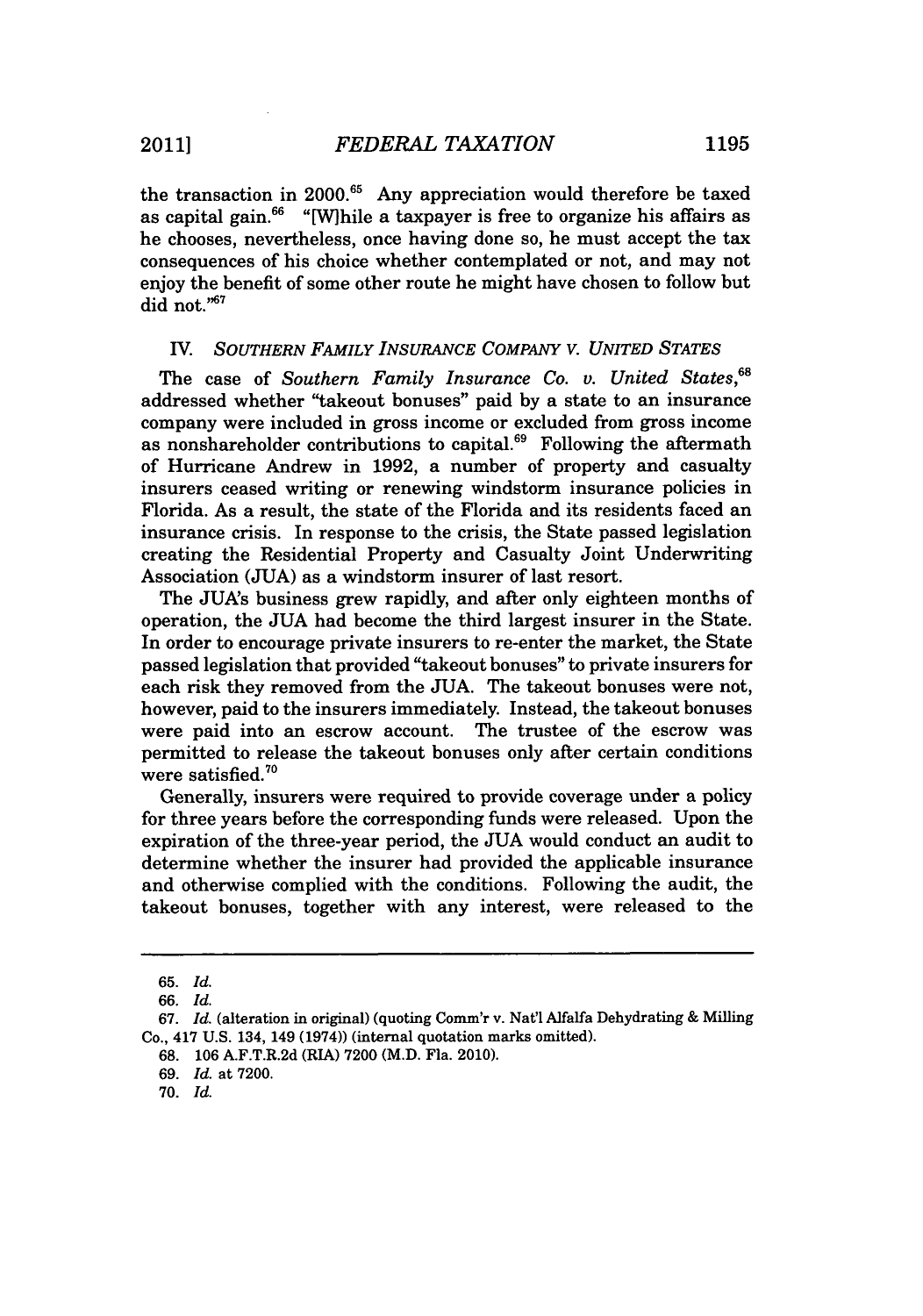insurer. State law required the takeout bonuses, once released to an insurer, to be credited to the insurer's capital and surplus. Any portion of the funds deemed not payable to the insurer would be returned to the  $JUA.<sup>71</sup>$ 

The Southern Family Insurance Company (Southern Family) was formed in **1996** to write residential insurance policies and ultimately took over thousands of policies from the **JUA.** As a result, the **JUA** deposited takeout bonuses into an escrow account pursuant to an escrow agreement between the **JUA** and Southern Family. The takeout bonuses relevant to this case were deposited in the escrow account during the calendar years **1996-1999.** During those years, the **JUA** deposited into escrow the following takeout bonuses for policies transferred to Southern Family: **\$7,125,000** for **1996;** \$4,754,281 for **1997;** \$2,430,458 for **1998;** and **\$832,100** for **1999.** During the escrow periods, many policies were cancelled or not renewed. As a result, at the end of the escrow periods, the escrow agent released to the Southern Family: **\$6,876,500** for **1996; \$4,859,913** for **1997; \$2,392,590** for **1998;** and \$394,050 for **1999.72**

The **JUA** approved the first release of funds to Southern Family in **1999.** These funds related to policies "taken out" **by** Southern Family during the **1996** taxable year. Southern Family accounted for these takeout bonuses as a direct contribution to capital and surplus and did not report them as taxable premium income on its **1999** federal income tax return. For the taxable years **1996-1998,** Southern Family did not file a stand-alone tax return, as it had in **1999.** Rather, Poe Financial Group, Inc. (Poe Financial), the common parent of a group of corporations that included Southern Family, filed a consolidated return.<sup>73</sup>

Following an examination of the consolidated tax returns for **1996- 1998** along with Southern Family's **1999** tax return, the IRS issued notices of deficiency to Poe Financial for **1996-1998** and Southern Family for **1999.** The IRS determined that the taxpayers had improperly treated the takeout bonuses as capital contributions and therefore had erroneously excluded the payments from gross income. The taxpayers paid the deficiencies and filed for refunds, which the IRS denied. The taxpayers filed refund actions in a federal district court.<sup>74</sup> That court

**<sup>71.</sup>** *Id.* at **7200-01.**

**<sup>72.</sup>** *Id.* at **7201-02.**

**<sup>73.</sup>** *Id.* at **7202.**

*<sup>74.</sup> Id.*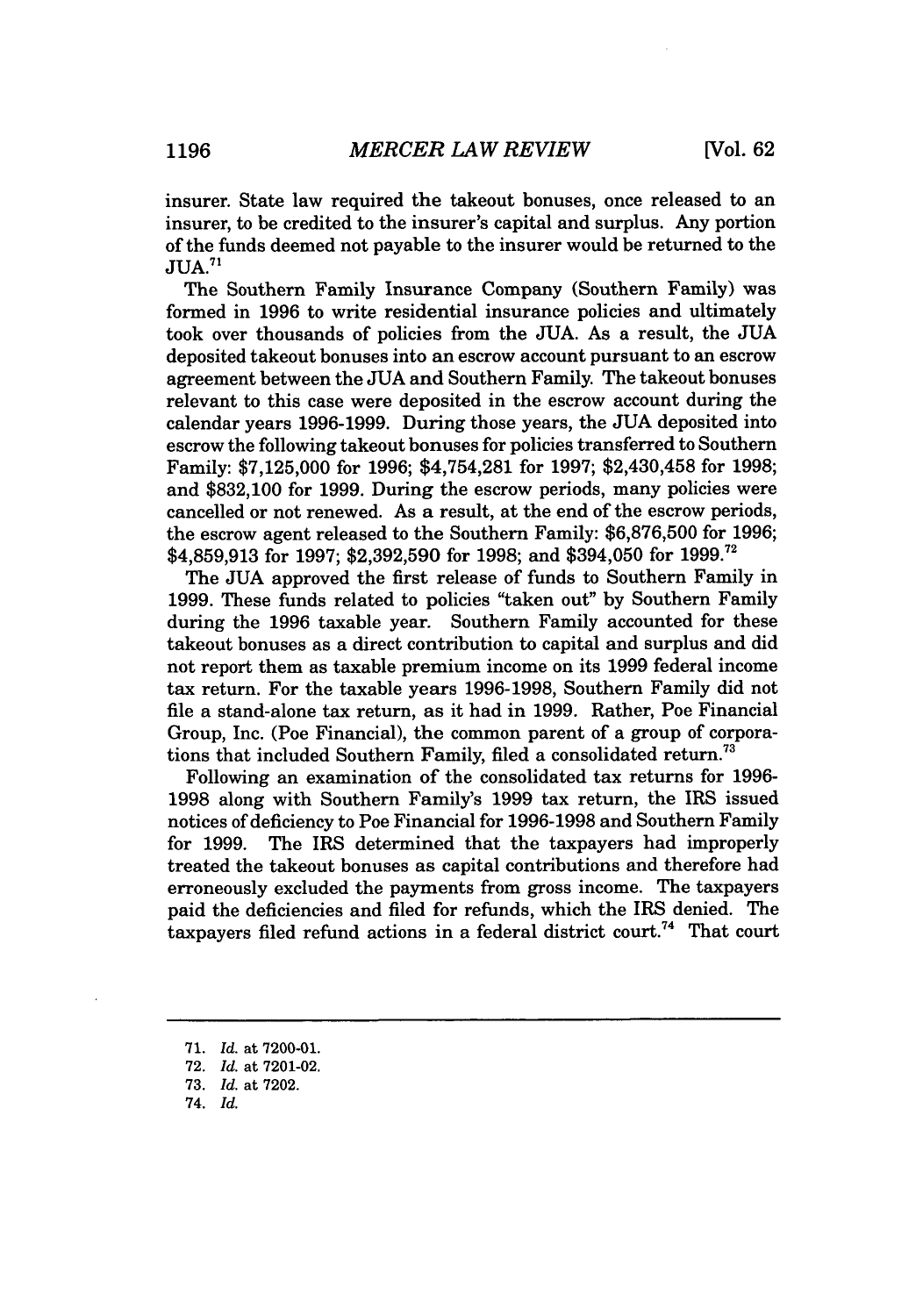held that the takeout bonuses were appropriately characterized as nonshareholder capital contributions. The Eleventh Circuit affirmed.<sup>75</sup>

I.R.C. *§* 61(a) states the following: "Except as otherwise provided in this subtitle, gross income means all income from whatever source derived."<sup>76</sup> I.R.C. § 118(a)<sup>77</sup> excludes from gross income "any contribution to the capital of the taxpayer. $\mathrm{^{778}}$  Under Treasury Regulation *§* **1.118-1,71** contributions to capital can be money or property and can be made by either a shareholder or a nonshareholder.<sup>80</sup> Respecting nonshareholder capital contributions, I.R.C. *§* **1.118-1** provides contrasting examples:

For example, the exclusion applies to the value of land or other property contributed to a corporation **by** a governmental unit or **by** a civic group for the purpose of inducing the corporation to locate its business in a particular community, or for the purpose of enabling the corporation to expand its operating facilities. However, the exclusion does not apply to any money or property transferred to the corporation in consideration for goods or services rendered, or to subsidies paid for the purpose of inducing the taxpayer to limit production.<sup>81</sup>

Citing Supreme Court of the United States and Eleventh Circuit precedent, the Middle District of Florida held that the determination of whether a nonshareholder contribution of money or property is included in gross income as a payment for services turns on the intent of the contributor.<sup>82</sup> The court wrote that when a transferor makes "payments with the intention of receiving a direct benefit in the form of specific services, the payments [cannot] be considered a contribution to capital."<sup>83</sup> In contrast, when a transferor contributes capital with the intention of benefiting the community generally, the contribution is treated as a nonshareholder capital contribution.<sup>84</sup>

84. *See id.* at 7203-04.

**<sup>75.</sup>** *Id.*

**<sup>76.</sup>** I.R.C. **§** 61(a) **(2006).**

**<sup>77.</sup>** I.R.C. **§** 118(a) **(2006).**

**<sup>78.</sup>** *Id.*

**<sup>79.</sup>** Treas. Reg. **§ 1.118-1** (2001).

**<sup>80.</sup>** *Id.*

**<sup>81.</sup>** *Id.*

**<sup>82.</sup>** *Southern Family,* **106** A.F.T.R.2d (RIA) at **7203.**

**<sup>83.</sup>** *Id.* (quoting United States v. Coastal Utilities, Inc., 483 F. Supp. **2d 1232, 1239 (S.D.** Ga. **2007))** (internal quotation marks omitted).